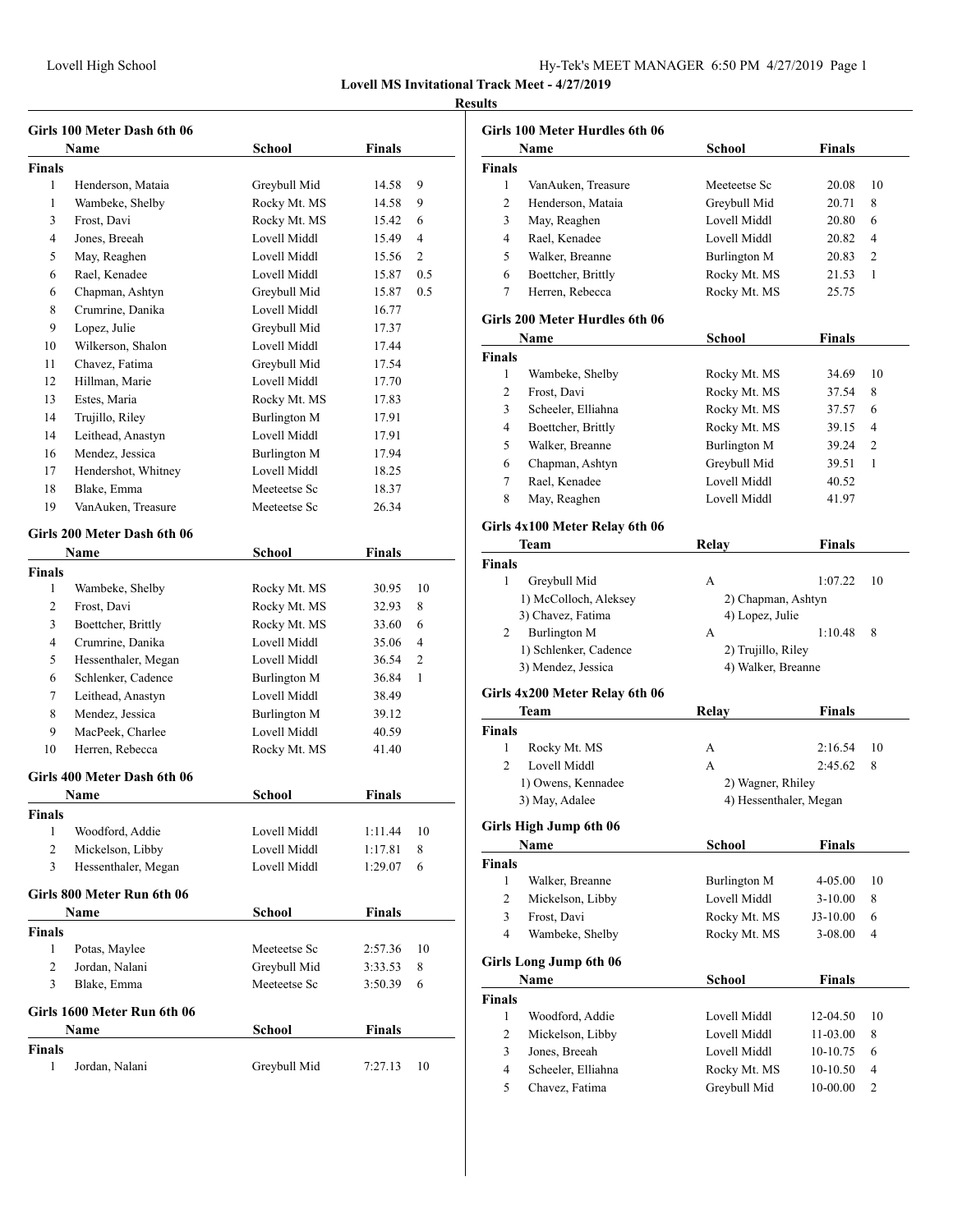|                | Finals  (Girls Long Jump 6th 06) |                     |               |    |
|----------------|----------------------------------|---------------------|---------------|----|
|                | Name                             | School              | <b>Finals</b> |    |
| 6              | Hillman, Marie                   | Lovell Middl        | 9-00.75       | 1  |
| 7              | Lopez, Julie                     | Greybull Mid        | 8-11.00       |    |
| 8              | Schlenker, Cadence               | Burlington M        | 8-09.50       |    |
| 9              | May, Adalee                      | Lovell Middl        | 8-06.50       |    |
| 10             | Layne, Ashlynne                  | Rocky Mt. MS        | 8-04.00       |    |
| 11             | Estes, Maria                     | Rocky Mt. MS        | 8-02.00       |    |
| 12             | Eldredge, Ivy                    | Meeteetse Sc        | 5-01.00       |    |
| 13             | Sheperson, Shana                 | Meeteetse Sc        | 4-09.00       |    |
|                | Girls Triple Jump 6th 06         |                     |               |    |
|                | <b>Name</b>                      | School              | Finals        |    |
| <b>Finals</b>  |                                  |                     |               |    |
| 1              | Mickelson, Libby                 | Lovell Middl        | 25-09.00      | 10 |
| 2              | Jones, Breeah                    | Lovell Middl        | 25-05.75      | 8  |
| 3              | Rael, Kenadee                    | Lovell Middl        | 24-03.25      | 6  |
| 4              | Scheeler, Elliahna               | Rocky Mt. MS        | 22-10.00      | 4  |
| 5              | Crumrine, Danika                 | Lovell Middl        | 22-07.00      | 2  |
| 6              | Owens, Kennadee                  | Lovell Middl        | 21-10.00      |    |
| 7              | Jordan, Nalani                   | Greybull Mid        | 20-08.25      | 1  |
| 8              | Leithead, Anastyn                | Lovell Middl        | 19-02.75      |    |
| 9              | Layne, Ashlynne                  | Rocky Mt. MS        | 16-04.50      |    |
|                | <b>Girls Shot Put 6th 06</b>     |                     |               |    |
|                | Name                             | <b>School</b>       | <b>Finals</b> |    |
| <b>Finals</b>  |                                  |                     |               |    |
| $\mathbf{1}$   | Oatman, Mya                      | Greybull Mid        | 17-11.75      | 10 |
| 2              | Eldredge, Ivy                    | Meeteetse Sc        | 17-02.25      | 8  |
| 3              | Hendershot, Whitney              | Lovell Middl        | 15-11.75      | 6  |
| 4              | Beach, Grace                     | Lovell Middl        | 15-11.50      | 4  |
| 5              | Trujillo, Riley                  | Burlington M        | 14-06.25      | 2  |
| 6              | May, Adalee                      | Lovell Middl        | 14-02.00      | 1  |
|                | <b>Girls Discus Throw 6th 06</b> |                     |               |    |
|                | Name                             | <b>School</b>       | <b>Finals</b> |    |
| <b>Finals</b>  |                                  |                     |               |    |
| 1              | May, Reaghen                     | Lovell Middl        | 60-03         | 10 |
| $\overline{c}$ | Owens, Kennadee                  | Lovell Middl        | 42-10         | 8  |
| 3              | Eldredge, Ivy                    | Meeteetse Sc        | 42-08         | 6  |
| 4              | Beach, Grace                     | Lovell Middl        | 41-00         | 4  |
| 5              | Mendez, Jessica                  | Burlington M        | 39-05.50      | 2  |
| 6              | Blake, Emma                      | Meeteetse Sc        | 38-11.50      | 1  |
| 7              | Oatman, Mya                      | Greybull Mid        | 38-07.50      |    |
| 8              | Schlenker, Cadence               | Burlington M        | 34-09         |    |
| 9              | Layne, Ashlynne                  | Rocky Mt. MS        | 30-09.75      |    |
| 10             | May, Adalee                      | Lovell Middl        | 30-08.50      |    |
| 11             | Leithead, Anastyn                | Lovell Middl        | $30 - 05$     |    |
| 12             | Trujillo, Riley                  | <b>Burlington M</b> | 30-04.50      |    |
| 13             | Wilkerson, Shalon                | Lovell Middl        | 25-00         |    |
| 13             | MacPeek, Charlee                 | Lovell Middl        | 25-00         |    |
|                | Girls 100 Meter Dash 7th 07      |                     |               |    |
|                | Name                             | <b>School</b>       | <b>Finals</b> |    |
| <b>Finals</b>  |                                  |                     |               |    |
| $\mathbf{1}$   | McColloch, Kelsie                | Greybull Mid        | 14.09         | 10 |
| 2              | Boyer, Caroline                  | Greybull Mid        | 14.54         | 8  |
|                |                                  |                     |               |    |

| 3                | Smith, Hailey                       | Greybull Mid        | 14.61         | 6                        |
|------------------|-------------------------------------|---------------------|---------------|--------------------------|
| 4                | Teter, Summer                       | Lovell Middl        | 15.28         | 4                        |
| 5                | Moss, Mackelle                      | Rocky Mt. MS        | 15.33         | 2                        |
| 6                | Molaskey, Acee                      | Meeteetse Sc        | 15.63         | 1                        |
| 7                | Jara, Josselyn                      | Greybull Mid        | 15.65         |                          |
| 8                | Herren, Katelynn                    | Rocky Mt. MS        | 16.24         |                          |
| 9                | Chatwin, Joey                       | Burlington M        | 16.33         |                          |
| 10               | Woodford, Yordi                     | Lovell Middl        | 16.43         |                          |
| 11               | Brinkerhoff, Sara                   | Lovell Middl        | 16.95         |                          |
| 12               | Bodtke, Gwynff                      | Rocky Mt. MS        | 18.58         |                          |
|                  | Girls 200 Meter Dash 7th 07         |                     |               |                          |
|                  | Name                                | School              | Finals        |                          |
| <b>Finals</b>    |                                     |                     |               |                          |
| 1                | Boyer, Caroline                     | Greybull Mid        | 30.01         | 10                       |
| 2                | Smith, Hailey                       | Greybull Mid        | 30.84         | 8                        |
| 3                | Moss, Mackelle                      | Rocky Mt. MS        | 31.20         | 6                        |
| 4                | Wassmer, Sadie                      | Rocky Mt. MS        | 31.29         | 4                        |
| 5                | Teter, Summer                       | Lovell Middl        | 32.85         | 2                        |
| 6                | Martinez, Melisa                    | Greybull Mid        | 33.69         | 1                        |
| 7                | Herren, Katelynn                    | Rocky Mt. MS        | 35.29         |                          |
| 8                | Chatwin, Joey                       | <b>Burlington M</b> | 35.30         |                          |
| 9                | Carmona, Laura                      | Greybull Mid        | 35.77         |                          |
| 10               | Johnstone, Mackenzie                | Lovell Middl        | 37.56         |                          |
| 11               | Bodtke, Gwynff                      | Rocky Mt. MS        | 39.65         |                          |
|                  | Girls 400 Meter Dash 7th 07         |                     |               |                          |
|                  | Name                                | <b>School</b>       | <b>Finals</b> |                          |
| <b>Finals</b>    |                                     |                     |               |                          |
| 1                | Thomas, Paige                       | Lovell Middl        | 1:10.14       | 10                       |
| 2                | Wassmer, Sadie                      | Rocky Mt. MS        | 1:10.26       | 8                        |
| 3                | Christensen, Katelyn                | Rocky Mt. MS        | 1:13.40       | 6                        |
| $\overline{4}$   | Michaels, Jessie                    | <b>Burlington M</b> | 1:13.52       | 4                        |
| 5                | Smith, Hailey                       | Greybull Mid        | 1:16.03       | 2                        |
| 6                | Lindsay, Carissa                    | Lovell Middl        | 1:16.61       | 1                        |
| 7                | Bullinger, Hannah                   | <b>Burlington M</b> | 1:31.35       |                          |
|                  | Girls 800 Meter Run 7th 07          |                     |               |                          |
|                  | <b>Name</b>                         | School              | <b>Finals</b> |                          |
| <b>Finals</b>    |                                     |                     |               |                          |
| $\,1$            | Nelson, Julia                       | <b>Burlington M</b> | 2:48.27       | 10                       |
| $\boldsymbol{2}$ | Hutchison, Kamry                    | Meeteetse Sc        | 3:02.11       | 8                        |
| 3                | Walker, Keyanna                     | Lovell Middl        | 3:03.66       | 6                        |
| $\overline{4}$   | Benasky, Chaise                     | Greybull Mid        | 3:05.49       | 4                        |
| 5                | Jones, Kalian                       | Rocky Mt. MS        | 3:12.84       | 2                        |
| 6                | Lindsay, Carissa                    | Lovell Middl        | 3:13.54       | 1                        |
|                  |                                     |                     |               |                          |
|                  | Girls 1600 Meter Run 7th 07<br>Name | <b>School</b>       | <b>Finals</b> |                          |
| <b>Finals</b>    |                                     |                     |               |                          |
| 1                | Nelson, Julia                       | Burlington M        | 6:13.80       | 10                       |
| $\overline{c}$   | Michaels, Jessie                    | <b>Burlington M</b> | 6:16.74       | 8                        |
| 3                | Jones, Kalian                       | Rocky Mt. MS        | 6:52.88       | 6                        |
| $\overline{4}$   | Benasky, Chaise                     | Greybull Mid        | 7:10.20       | $\overline{\mathcal{A}}$ |
|                  |                                     |                     |               |                          |
|                  |                                     |                     |               |                          |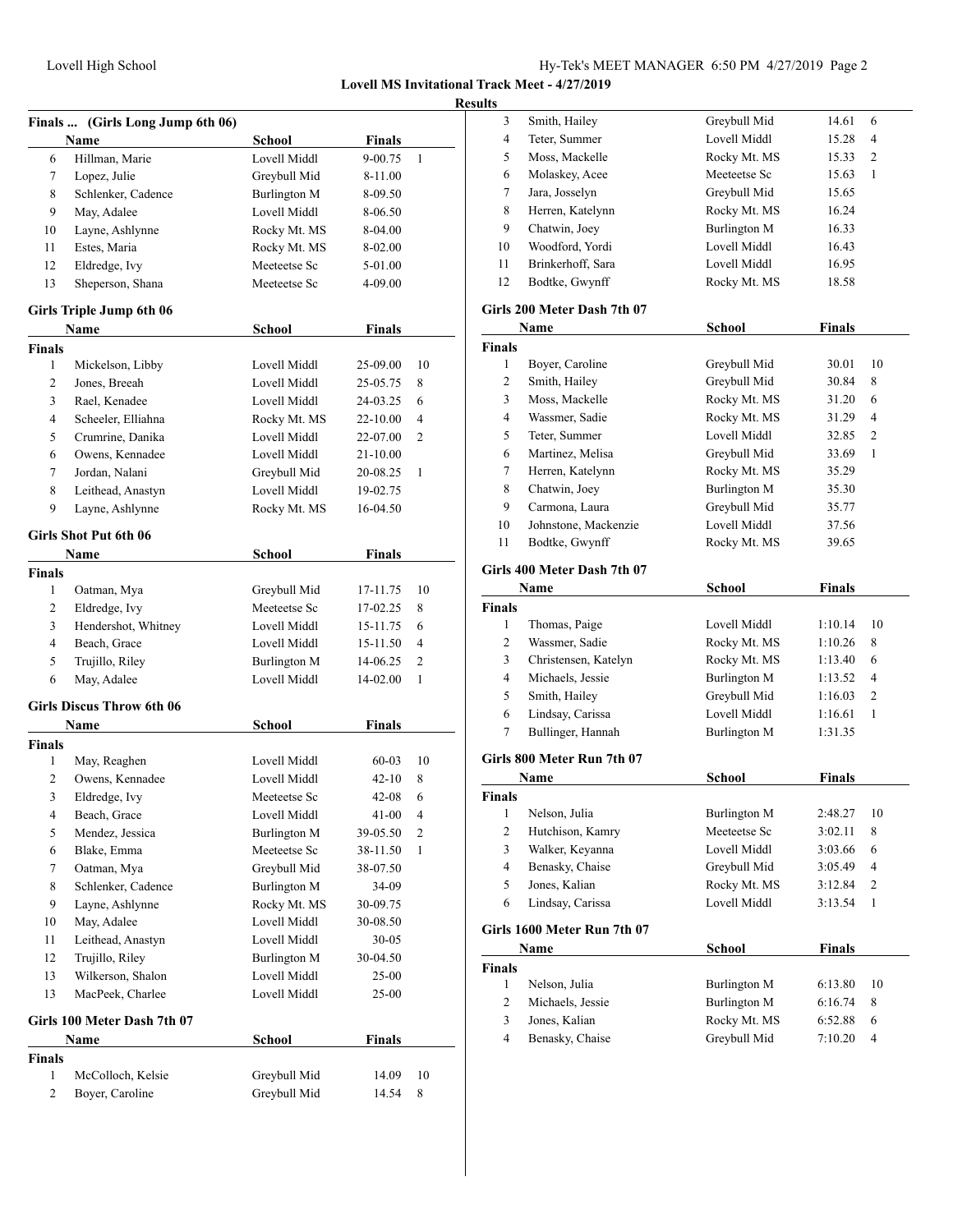| Hy-Tek's MEET MANAGER 6:50 PM 4/27/2019 Page 3 |  |  |  |
|------------------------------------------------|--|--|--|
|------------------------------------------------|--|--|--|

|                    | Girls 100 Meter Hurdles 7th 07         |                                        |               |                |
|--------------------|----------------------------------------|----------------------------------------|---------------|----------------|
|                    | Name                                   | School                                 | Finals        |                |
| <b>Finals</b>      |                                        |                                        |               |                |
| 1                  | Boyer, Caroline                        | Greybull Mid                           | 19.35         | 10             |
| 2                  | Hutchison, Kamry                       | Meeteetse Sc                           | 19.50         | 8              |
| 3                  | Molaskey, Acee                         | Meeteetse Sc                           | 20.57         | 6              |
| 4                  | Horsen, Kayla                          | Meeteetse Sc                           | 21.25         | 4              |
| 5                  | Atilano, Angie                         | Greybull Mid                           | 21.75         | $\overline{c}$ |
| 6                  | Jenkins, Brooklynne                    | Rocky Mt. MS                           | 22.34         | 1              |
| 7                  | Denevan, Zoey                          | Rocky Mt. MS                           | 22.35         |                |
| 8                  | Johnstone, Mackenzie                   | Lovell Middl                           | 27.53         |                |
|                    | Girls 200 Meter Hurdles 7th 07         |                                        |               |                |
|                    | Name                                   | School                                 | Finals        |                |
| <b>Finals</b>      |                                        |                                        |               |                |
| 1                  | Hutchison, Kamry                       | Meeteetse Sc                           | 33.71         | 10             |
| 2                  | Martinez, Melisa                       | Greybull Mid                           | 39.42         | 8              |
| 3                  | Jara, Josselyn                         | Greybull Mid                           | 39.66         | 6              |
| 4                  | Carmona, Laura                         | Greybull Mid                           | 40.90         | 4              |
| 5                  | Denevan, Zoey                          | Rocky Mt. MS                           | 41.18         | 2              |
| 6                  | Jenkins, Brooklynne                    | Rocky Mt. MS                           | 41.96         | 1              |
| 7                  | Johnstone, Mackenzie                   | Lovell Middl                           | 43.51         |                |
|                    |                                        |                                        |               |                |
|                    | Girls 4x100 Meter Relay 7th 07<br>Team | Relay                                  | Finals        |                |
|                    |                                        |                                        |               |                |
| <b>Finals</b><br>1 |                                        | A                                      | 57.07         | 10             |
|                    | Greybull Mid<br>1) McColloch, Kelsie   |                                        |               |                |
|                    | 3) Henderson, Mataia                   | 2) Boyer, Caroline<br>4) Smith, Hailey |               |                |
| 2                  | Meeteetse School                       | A                                      | 59.14         | 8              |
|                    | 1) VanAuken, Treasure                  | 2) Horsen, Kayla                       |               |                |
|                    | 3) Hutchison, Kamry                    | 4) Bushell, Ava                        |               |                |
| 3                  | Rocky Mt. MS                           | A                                      | 1:05.96       | 6              |
|                    |                                        |                                        |               |                |
|                    | Girls 4x200 Meter Relay 7th 07         |                                        |               |                |
|                    | Team                                   | Relay                                  | <b>Finals</b> |                |
| <b>Finals</b>      |                                        |                                        |               |                |
| 1                  | Rocky Mt. MS                           | A                                      | 2:10.94       | 10             |
| $\overline{c}$     | Lovell Middl                           | A                                      | 2:29.02       | 8              |
|                    | 1) Anderson, Ireean                    | 2) Brinkerhoff, Sara                   |               |                |
|                    | 3) Woodford, Yordi                     | 4) Teter, Summer                       |               |                |
|                    | Girls High Jump 7th 07                 |                                        |               |                |
|                    | Name                                   | <b>School</b>                          | <b>Finals</b> |                |
| Finals             |                                        |                                        |               |                |
| 1                  | Christensen, Katelyn                   | Rocky Mt. MS                           | 4-08.00       | 10             |
| 2                  | Moss, Mackelle                         | Rocky Mt. MS                           | J4-08.00      | 8              |
| 3                  | Horsen, Kayla                          | Meeteetse Sc                           | 4-02.00       | 6              |
| $\overline{4}$     | Bushell, Ava                           | Meeteetse Sc                           | J4-02.00      | 4              |
| 5                  | Anderson, Camille                      | Meeteetse Sc                           | 4-00.00       | 2              |
| 6                  | Benasky, Chaise                        | Greybull Mid                           | J4-00.00      | 1              |
| 7                  | Thomas, Paige                          | Lovell Middl                           | J4-00.00      |                |
|                    |                                        |                                        |               |                |
|                    | <b>Girls Pole Vault 7th 07</b>         |                                        |               |                |
|                    | Name                                   | School                                 | <b>Finals</b> |                |
| Finals<br>1        | Bushell, Ava                           | Meeteetse Sc                           | 6-06.00       | 10             |
|                    |                                        |                                        |               |                |

|        | <b>Girls Long Jump 7th 07</b>    |                     |               |                |
|--------|----------------------------------|---------------------|---------------|----------------|
|        | Name                             | <b>School</b>       | <b>Finals</b> |                |
| Finals |                                  |                     |               |                |
| 1      | Martinez, Melisa                 | Greybull Mid        | 12-03.25      | 10             |
| 2      | Christensen, Katelyn             | Rocky Mt. MS        | 11-10.00      | 8              |
| 3      | Thomas, Paige                    | Lovell Middl        | 11-07.00      | 6              |
| 4      | Lindsay, Carissa                 | Lovell Middl        | 11-00.00      | 4              |
| 5      | Cornia, Hallie                   | Lovell Middl        | 10-11.00      | 2              |
| 6      | Jara, Josselyn                   | Greybull Mid        | J10-11.00     | 1              |
| 7      | Gomez, Ashley                    | Greybull Mid        | 10-09.00      |                |
| 8      | Bushell, Ava                     | Meeteetse Sc        | 10-08.00      |                |
| 8      | Jones, Kalian                    | Rocky Mt. MS        | 10-08.00      |                |
| 10     | Walker, Keyanna                  | Lovell Middl        | 10-06.00      |                |
| 10     | Johnstone, Mackenzie             | Lovell Middl        | 10-06.00      |                |
| 10     | Atilano, Angie                   | Greybull Mid        | 10-06.00      |                |
| 13     | Herren, Katelynn                 | Rocky Mt. MS        | 10-05.00      |                |
| 14     | Woodford, Yordi                  | Lovell Middl        | 10-02.00      |                |
| 15     | Brinkerhoff, Sara                | Lovell Middl        | 10-00.00      |                |
| 16     | VanAuken, Treasure               | Meeteetse Sc        | 9-07.00       |                |
| 17     | Jenkins, Brooklynne              | Rocky Mt. MS        | 9-05.00       |                |
| 18     | Bullinger, Hannah                | <b>Burlington M</b> | 9-00.50       |                |
| 19     | Chatwin, Joey                    | <b>Burlington M</b> | 8-11.00       |                |
| 20     | Murph, Katie                     | Greybull Mid        | 8-10.00       |                |
|        | Girls Triple Jump 7th 07         |                     |               |                |
|        | Name                             | <b>School</b>       | <b>Finals</b> |                |
| Finals |                                  |                     |               |                |
| 1      | Christensen, Katelyn             | Rocky Mt. MS        | 27-10.50      | 10             |
| 2      | Thomas, Paige                    | Lovell Middl        | 27-04.25      | 8              |
| 3      | Wassmer, Sadie                   | Rocky Mt. MS        | 26-09.00      | 6              |
| 4      | Walker, Keyanna                  | Lovell Middl        | 25-00.50      | 4              |
| 5      | Gomez, Ashley                    | Greybull Mid        | 24-11.00      | $\overline{c}$ |
| 6      | Benasky, Chaise                  | Greybull Mid        | 24-08.00      | 1              |
| 7      | Brinkerhoff, Sara                | Lovell Middl        | 24-00.00      |                |
| 7      | Nelson, Julia                    | <b>Burlington M</b> | 24-00.00      |                |
| 9      | Cornia, Hallie                   | Lovell Middl        | 23-10.00      |                |
| 10     | Denevan, Zoey                    | Rocky Mt. MS        | 23-00.00      |                |
| 11     | Bodtke, Gwynff                   | Rocky Mt. MS        | 19-01.50      |                |
|        |                                  |                     |               |                |
|        | Girls Shot Put 7th 07            |                     |               |                |
|        | Name                             | <b>School</b>       | <b>Finals</b> |                |
| Finals |                                  |                     |               |                |
| 1      | Teter, Summer                    | Lovell Middl        | 24-08.50      | 10             |
| 2      | Winland, Rylee                   | Rocky Mt. MS        | 23-11.00      | 8              |
| 3      | Hendershot, Bekah                | Lovell Middl        | 20-03.00      | 6              |
| 4      | Murph, Sarah                     | Greybull Mid        | 18-01.00      | 4              |
|        | <b>Girls Discus Throw 7th 07</b> |                     |               |                |
|        | Name                             | <b>School</b>       | <b>Finals</b> |                |
| Finals |                                  |                     |               |                |
| 1      | Lindsay, Carissa                 | Lovell Middl        | 67-04         | 10             |
| 2      | Winland, Rylee                   | Rocky Mt. MS        | 56-03.50      | 8              |
| 3      | Atilano, Angie                   | Greybull Mid        | 55-03         | 6              |
| 4      | Hendershot, Bekah                | Lovell Middl        | 53-06         | 4              |
| 5      | Michaels, Jessie                 | Burlington M        | 52-02         | 2              |
| 6      | Murph, Sarah                     | Greybull Mid        | 45-05         | 1              |
|        |                                  |                     |               |                |
|        |                                  |                     |               |                |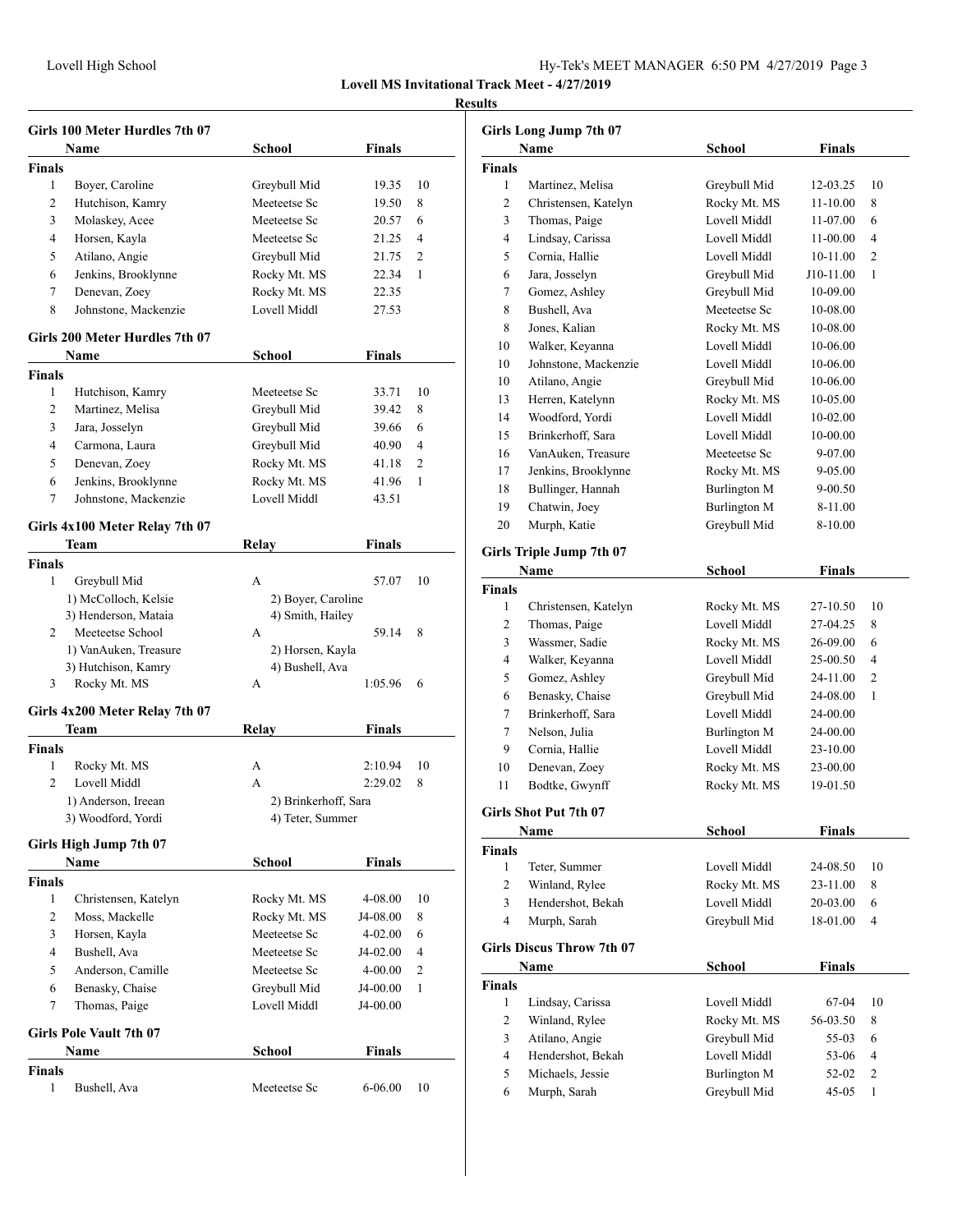**Girls 100 Meter Dash 8th 08**

**Finals**

| Hy-Tek's MEET MANAGER 6:50 PM 4/27/2019 Page 4 |  |  |  |
|------------------------------------------------|--|--|--|
|------------------------------------------------|--|--|--|

**Lovell MS Invitational Track Meet - 4/27/2019**

# **Finals ... (Girls Discus Throw 7th 07) Name School Finals** 7 Chatwin, Joey Burlington M 44-05 8 Murph, Katie Greybull Mid 42-08.50 9 Anderson, Ireean Lovell Middl 39-09 **Name School Finals** 1 Mitchell Emma Lovell Middl 14.42 10

| $\mathbf{I}$ | ічніснен, еншіта   | LOVCII IVIIUUI      | 14.44 | 1 V |
|--------------|--------------------|---------------------|-------|-----|
| 2            | Arnold, Anna       | Rocky Mt. MS        | 14.81 | 8   |
| 3            | Wade, Stella       | Greybull Mid        | 14.97 | 6   |
| 4            | Pitt, Ashley       | Lovell Middl        | 15.20 | 4   |
| 5            | Peasley, Rylee     | Greybull Mid        | 15.25 | 2   |
| 6            | Hackenburg, Peiton | Lovell Middl        | 15.59 | 1   |
| 7            | Jenkins, Brinn     | Rocky Mt. MS        | 15.75 |     |
| 8            | Gutierrez, Reanna  | Rocky Mt. MS        | 15.80 |     |
| 9            | Admidin, Addy      | Rocky Mt. MS        | 15.84 |     |
| 10           | Wood, Lindsey      | Meeteetse Sc        | 16.30 |     |
| 11           | Davidson, Electa   | Burlington M.Burlin | 16.90 |     |
| 12           | Asay, Ashlyee      | Lovell Middl        | 16.93 |     |
| 13           | Riley, Larissa     | Meeteetse Sc        | 17.01 |     |
| 14           | Carabay, Serenity  | Lovell Middl        | 17.02 |     |
| 15           | Casey, Brinley     | Burlington M        | 19.31 |     |
| 16           | Olson, Abby        | Burlington M        | 19.40 |     |

#### **Girls 200 Meter Dash 8th 08**

|        | Name               | School       | Finals |                |
|--------|--------------------|--------------|--------|----------------|
| Finals |                    |              |        |                |
| 1      | Mitchell, Emma     | Lovell Middl | 30.21  | 10             |
| 2      | Wade, Stella       | Greybull Mid | 30.92  | 8              |
| 3      | Luna, Anessa       | Lovell Middl | 31.40  | 6              |
| 4      | Peasley, Rylee     | Greybull Mid | 31.93  | $\overline{4}$ |
| 5      | Pitt, Ashley       | Lovell Middl | 32.33  | $\overline{2}$ |
| 6      | Arnold, Anna       | Rocky Mt. MS | 32.46  | 1              |
| 7      | Simcox, Tori       | Rocky Mt. MS | 33.36  |                |
| 8      | Hackenburg, Peiton | Lovell Middl | 33.39  |                |
| 9      | Admidin, Addy      | Rocky Mt. MS | 35.03  |                |
| 10     | Jenkins, Brinn     | Rocky Mt. MS | 36.44  |                |
| 11     | Asay, Ashlyee      | Lovell Middl | 36.83  |                |

#### **Girls 400 Meter Dash 8th 08**

|               | <b>Name</b>                | School       | <b>Finals</b> |                |
|---------------|----------------------------|--------------|---------------|----------------|
| <b>Finals</b> |                            |              |               |                |
| 1             | Hunt, Kinley               | Greybull Mid | 1:28.48       | 10             |
| 2             | Luna, Anessa               | Lovell Middl | 1:29.79       | 8              |
| 3             | Mitchell, Emma             | Lovell Middl | 1:32.50       | 6              |
| 4             | Walker, Alex               | Lovell Middl | 1:35.58       | $\overline{4}$ |
|               | Girls 800 Meter Run 8th 08 |              |               |                |
|               | Name                       | School       | <b>Finals</b> |                |
| <b>Finals</b> |                            |              |               |                |
| 1             | Newman, Amee               | Lovell Middl | 2:32.29       | 10             |
| 2             | Arnold, Anna               | Rocky Mt. MS | 2:54.82       | 8              |
| 3             | Sanford, Torrey            | Greybull Mid | 2:57.14       | 6              |
| 4             | Bassett, Rylee             | Burlington M | 3:01.03       | $\overline{4}$ |
| 5             | Burton, Azurdey            | Lovell Middl | 3:15.45       | $\mathfrak{D}$ |

| <b>Results</b> |                                |                     |               |                |
|----------------|--------------------------------|---------------------|---------------|----------------|
|                | Girls 1600 Meter Run 8th 08    |                     |               |                |
|                | Name                           | School              | Finals        |                |
| Finals         |                                |                     |               |                |
| $\mathbf{1}$   | Newman, Amee                   | Lovell Middl        | 5:46.93       | 10             |
| $\overline{2}$ | Bassett, Rylee                 | Burlington M        | 6:30.52       | 8              |
| 3              | Sanford, Torrey                | Greybull Mid        | 6:37.86       | 6              |
|                | Girls 100 Meter Hurdles 8th 08 |                     |               |                |
|                | Name                           | School              | <b>Finals</b> |                |
| <b>Finals</b>  |                                |                     |               |                |
| 1              | Nelson, Victoria               | <b>Burlington M</b> | 18.14         | 10             |
| 2              | Hunt, Kinley                   | Greybull Mid        | 19.63         | 8              |
| 3              | Pitt, Ashley                   | Lovell Middl        | 20.24         | 6              |
| $\overline{4}$ | Sanford, Torrey                | Greybull Mid        | 20.78         | $\overline{4}$ |
| 5              | Wood, Lindsey                  | Meeteetse Sc        | 22.08         | 2              |
| 6              | Wheeler, Dakotta               | Meeteetse Sc        | 22.47         | 1              |
| 7              | Carabay, Serenity              | Lovell Middl        | 24.08         |                |
|                | Girls 200 Meter Hurdles 8th 08 |                     |               |                |
|                | Name                           | <b>School</b>       | <b>Finals</b> |                |
| <b>Finals</b>  |                                |                     |               |                |
| 1              | Nelson, Victoria               | Burlington M        | 32.29         | 10             |
| $\overline{2}$ | Ogden, Hallie                  | Meeteetse Sc        | 35.06         | 8              |
| 3              | Pitt, Ashley                   | Lovell Middl        | 35.63         | 6              |
| 4              | Luna, Anessa                   | Lovell Middl        | 35.66         | 4              |
|                | Girls 4x100 Meter Relay 8th 08 |                     |               |                |
|                | Team                           | Relay               | Finals        |                |
| Finals         |                                |                     |               |                |
| 1              | Rocky Mt. MS                   | А                   | 1:00.06       | 10             |
|                | Girls 4x200 Meter Relay 8th 08 |                     |               |                |
|                | Team                           | Relay               | <b>Finals</b> |                |
| Finals         |                                |                     |               |                |
| 1              | Rocky Mt. MS                   | А                   | 2:27.10       | 10             |
| $\overline{2}$ | Lovell Middl                   | $\mathsf{A}$        | 2:39.59       | 8              |
|                | 1) Asay, Ashlyee               | 2) Felkins, Maddie  |               |                |
|                | 3) Owens, Kallie               | 4) Burton, Azurdey  |               |                |
|                | Girls 4x400 Meter Relay 8th 08 |                     |               |                |
|                | <b>Team</b>                    | <b>Relay</b>        | Finals        |                |
| Finals         |                                |                     |               |                |
| 1              | Lovell Middl                   | А                   | 5:11.51       | 10             |
|                | 1) Walker, Alex                | 2) Edwards, Lily    |               |                |
|                | 3) Luna, Anessa                | 4) Newman, Amee     |               |                |
|                |                                |                     |               |                |
|                | Girls High Jump 8th 08<br>Name | <b>School</b>       | <b>Finals</b> |                |
| <b>Finals</b>  |                                |                     |               |                |
| 1              | Mitchell, Emma                 | Lovell Middl        | 4-07.00       | 10             |
| 2              | Nelson, Victoria               | <b>Burlington M</b> | 4-05.00       | 8              |
| 3              | Rusch, Reagyn                  | Rocky Mt. MS        | 4-01.00       | 6              |
| $\overline{4}$ | Wheeler, Dakotta               | Meeteetse Sc        | $3-11.00$     | 4              |
| 5              | Gutierrez, Reanna              | Rocky Mt. MS        | $3-09.00$     | 2              |
| 6              | Potas, Maylee                  | Meeteetse Sc        | J3-09.00      | $\mathbf{1}$   |
|                |                                |                     |               |                |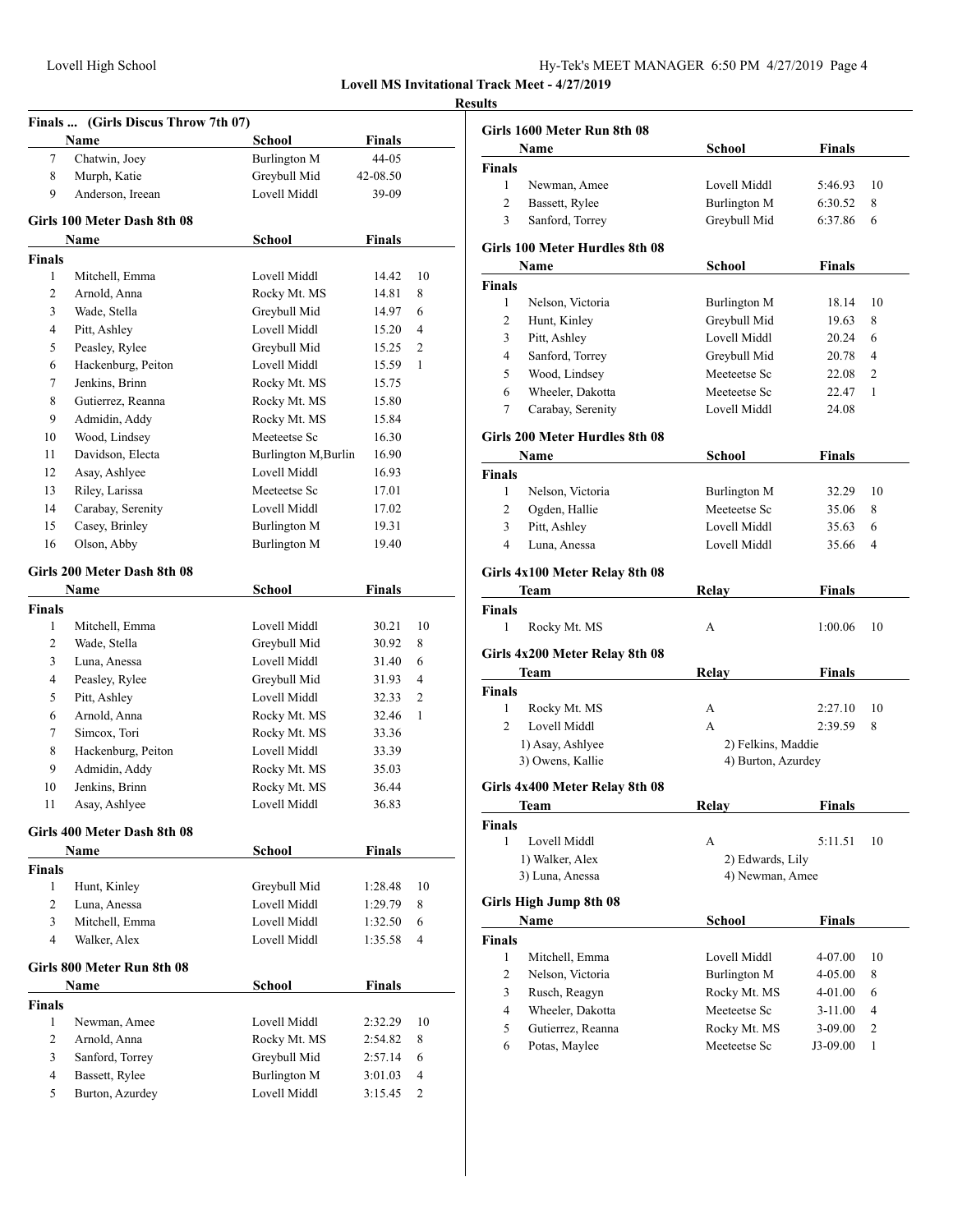# Lovell High School Hy-Tek's MEET MANAGER 6:50 PM 4/27/2019 Page 5

## **Lovell MS Invitational Track Meet - 4/27/2019**

|                | <b>Girls Pole Vault 8th 08</b>   |                              |               |                |
|----------------|----------------------------------|------------------------------|---------------|----------------|
|                | <b>Name</b>                      | <b>School</b>                | <b>Finals</b> |                |
| <b>Finals</b>  |                                  | Meeteetse Sc                 |               |                |
| 1              | Potas, Maylee                    |                              | 6-06.00       | 10             |
|                | <b>Girls Long Jump 8th 08</b>    |                              |               |                |
|                | Name                             | School                       | Finals        |                |
| Finals         |                                  |                              |               |                |
| 1              | Walker, Alex                     | Lovell Middl                 | 12-09.25      | 10             |
| 2              | Peasley, Rylee                   | Greybull Mid                 | 12-03.00      | 8              |
| 3              | Wade, Stella                     | Greybull Mid                 | 11-10.25      | 6              |
| 4              | Edwards, Lily                    | Lovell Middl                 | 11-09.50      | 4              |
| 5              | Rusch, Reagyn                    | Rocky Mt. MS                 | 10-11.25      | 2              |
| 6              | Admidin, Addy                    | Rocky Mt. MS                 | 10-10.00      | 1              |
| 7              | Carabay, Serenity                | Lovell Middl                 | 10-08.50      |                |
| 8              | Riley, Larissa                   | Meeteetse Sc                 | 10-07.50      |                |
| 9              | Simcox, Tori                     | Rocky Mt. MS                 | 10-05.00      |                |
| 10             | Wood, Lindsey                    | Meeteetse Sc                 | 10-04.50      |                |
| 11             | Asay, Ashlyee                    | Lovell Middl                 | 9-07.75       |                |
| 12             | Casey, Brinley                   | Burlington M                 | 8-10.00       |                |
| 13             | Davidson, Electa                 | Burlington M, Burlin 8-04.00 |               |                |
| 14             | Olson, Abby                      | Burlington M                 | 6-03.00       |                |
|                | <b>Girls Triple Jump 8th 08</b>  |                              |               |                |
|                | <b>Name</b>                      | School                       | Finals        |                |
| <b>Finals</b>  |                                  |                              |               |                |
| 1              | Arnold, Anna                     | Rocky Mt. MS                 | 27-06.00      | 10             |
| 2              | Edwards, Lily                    | Lovell Middl                 | 27-03.50      | 8              |
| 3              | Walker, Alex                     | Lovell Middl                 | 26-10.75      | 6              |
| 4              | Rusch, Reagyn                    | Rocky Mt. MS                 | 24-10.00      | 4              |
| 5              | Gutierrez, Reanna                | Rocky Mt. MS                 | 23-03.75      | $\overline{c}$ |
| 6              | Layne, Alexis                    | Rocky Mt. MS                 | 20-11.50      | 1              |
| 7              | Riley, Larissa                   | Meeteetse Sc                 | 20-10.50      |                |
| 8              | Cooley, Samantha                 | Meeteetse Sc                 | 20-00.00      |                |
| 9              | Casey, Brinley                   | Burlington M                 | 18-11.00      |                |
| 10             | Olson, Abby                      | <b>Burlington M</b>          | 18-03.00      |                |
|                |                                  |                              |               |                |
|                | <b>Girls Shot Put 8th 08</b>     |                              |               |                |
|                | Name                             | School                       | Finals        |                |
| Finals         |                                  |                              |               |                |
| 1              | Owens, Kallie                    | Lovell Middl                 | 28-10.25      | 10             |
| $\overline{2}$ | Gruell, Jeanahya                 | Lovell Middl                 | 28-09.50      | 8              |
| 3              | Herren, Staysha                  | Rocky Mt. MS                 | 24-08.50      | 6              |
| $\overline{4}$ | Allen, Ashley                    | Meeteetse Sc                 | 23-10.50      | $\overline{4}$ |
| 5              | Felkins, Maddie                  | Lovell Middl                 | 21-03.50      | 2              |
| 6              | Jones, Maycee                    | Lovell Middl                 | 21-02.00      | $\mathbf{1}$   |
| 7              | Burton, Azurdey                  | Lovell Middl                 | 21-01.00      |                |
| 8              | Cooley, Samantha                 | Meeteetse Sc                 | 21-00.50      |                |
| 9              | Christenson, Zwewel              | Lovell Middl                 | $20 - 00.00$  |                |
|                | <b>Girls Discus Throw 8th 08</b> |                              |               |                |
|                | Name                             | <b>School</b>                | Finals        |                |
| <b>Finals</b>  |                                  |                              |               |                |
| 1              | Allen, Ashley                    | Meeteetse Sc                 | 73-01         | 10             |
| 2              | Owens, Kallie                    | Lovell Middl                 | 72-06         | 8              |
| 3              | Jones, Maycee                    | Lovell Middl                 | 64-00         | 6              |
| $\overline{4}$ | Gruell, Jeanahya                 | Lovell Middl                 | 63-09         | 4              |
|                |                                  |                              |               |                |

| ults          |                                           |                              |               |    |
|---------------|-------------------------------------------|------------------------------|---------------|----|
| 5             | Wood, Lindsey                             | Meeteetse Sc                 | 52-04.50      | 2  |
| 6             | Burton, Azurdey                           | Lovell Middl                 | 52-02.50      | 1  |
| 7             | Cooley, Samantha                          | Meeteetse Sc                 | 48-10.50      |    |
| 8             | Felkins, Maddie                           | Lovell Middl                 | 44-02         |    |
| 9             | Christenson, Zwewel                       | Lovell Middl                 | 42-07         |    |
| 10            | Herren, Staysha                           | Rocky Mt. MS                 | 41-01         |    |
| 11            | Davidson, Electa                          | Burlington M, Burlin         | 38-08         |    |
| 12            | Casey, Brinley                            | <b>Burlington M</b>          | 38-02         |    |
|               | Boys 100 Meter Dash 6th 06                |                              |               |    |
|               | Name                                      | <b>School</b>                | <b>Finals</b> |    |
| <b>Finals</b> |                                           |                              |               |    |
| 1             | Hedges, Alex                              | Rocky Mt. MS                 | 14.52         | 9  |
| 1             | Jackson, Tucker                           | Rocky Mt. MS                 | 14.52         | 9  |
| 3             | Broederlow, Jordan                        | <b>Burlington M</b>          | 15.00         | 6  |
| 4             | Hackenburg, Phoenix                       | Lovell Middl                 | 15.03         | 4  |
| 5             | Robertson, Gavin                          | Lovell Middl                 | 15.49         | 2  |
| 6             | Hessebacher, Lewis                        | Meeteetse Sc                 | 15.99         | 1  |
| 7             | Moody, Jacob                              | Meeteetse Sc                 | 16.01         |    |
| 8             | Mason, Jack                               | Rocky Mt. MS                 | 16.53         |    |
| 9             | Felkins, Braxton                          | Lovell Middl                 | 16.63         |    |
| 10            | Davis, Steele                             | Greybull Mid                 | 16.75         |    |
| 11            | Casey, Jordan                             | <b>Burlington M</b>          | 17.11         |    |
| 12            | Wagner, Randon                            | Lovell Middl                 | 17.42         |    |
| 13            | Wardell, Levi                             | Burlington M                 | 18.05         |    |
| 14            | Vigil, Isaac                              | Greybull Mid                 | 18.28         |    |
| 15            | Zollman, Thane                            | Lovell Middl                 | 19.06         |    |
| 16            | McBride, David                            | Greybull Mid                 | 19.38         |    |
|               |                                           |                              |               |    |
|               | Boys 200 Meter Dash 6th 06<br>Name        | <b>School</b>                | <b>Finals</b> |    |
|               |                                           |                              |               |    |
| Finals<br>1   |                                           | Lovell Middl                 |               | 10 |
|               | Hackenburg, Phoenix<br>Broederlow, Jordan |                              | 30.96         |    |
| 2             |                                           | Burlington M                 | 31.08         | 8  |
| 3             | Robertson, Gavin                          | Lovell Middl                 | 31.95         | 6  |
| 4             | Steenbakkers, Parker                      | Lovell Middl<br>Lovell Middl | 34.43         | 4  |
| 5             | Felkins, Braxton                          |                              | 34.78         | 2  |
| 6<br>7        | Winters, Kyler<br>Gotfredson, Weston      | Burlington M<br>Burlington M | 35.89         | 1  |
|               |                                           |                              | 37.87         |    |
|               | Boys 400 Meter Dash 6th 06                |                              |               |    |
|               | Name                                      | <b>School</b>                | <b>Finals</b> |    |
| Finals        |                                           |                              |               |    |
| 1             | Hedges, Alex                              | Rocky Mt. MS                 | 1:09.09       | 10 |
| 2             | Potas, Max                                | Meeteetse Sc                 | 1:17.93       | 8  |
| 3             | Steenbakkers, Parker                      | Lovell Middl                 | 1:18.57       | 6  |
| 4             | Casey, Jordan                             | Burlington M                 | 1:21.60       | 4  |
| 5             | Haslem, Bryce                             | Rocky Mt. MS                 | 1:21.68       | 2  |
| 6             | Haslam, Colt                              | <b>Burlington M</b>          | 1:22.83       | 1  |
| 7             | Mason, Jack                               | Rocky Mt. MS                 | 1:32.60       |    |
| 8             | Cain, Nicholas                            | Rocky Mt. MS                 | 1:39.80       |    |
|               | Boys 800 Meter Run 6th 06                 |                              |               |    |
|               | <b>Name</b>                               | School                       | Finals        |    |
|               |                                           |                              |               |    |

| <b>Name</b>   |                 | School       | Finals        |  |
|---------------|-----------------|--------------|---------------|--|
| <b>Finals</b> |                 |              |               |  |
|               | McNiven, Howard | Burlington M | 2:50.53<br>10 |  |
|               | Potas, Max      | Meeteetse Sc | 3:00.47<br>8  |  |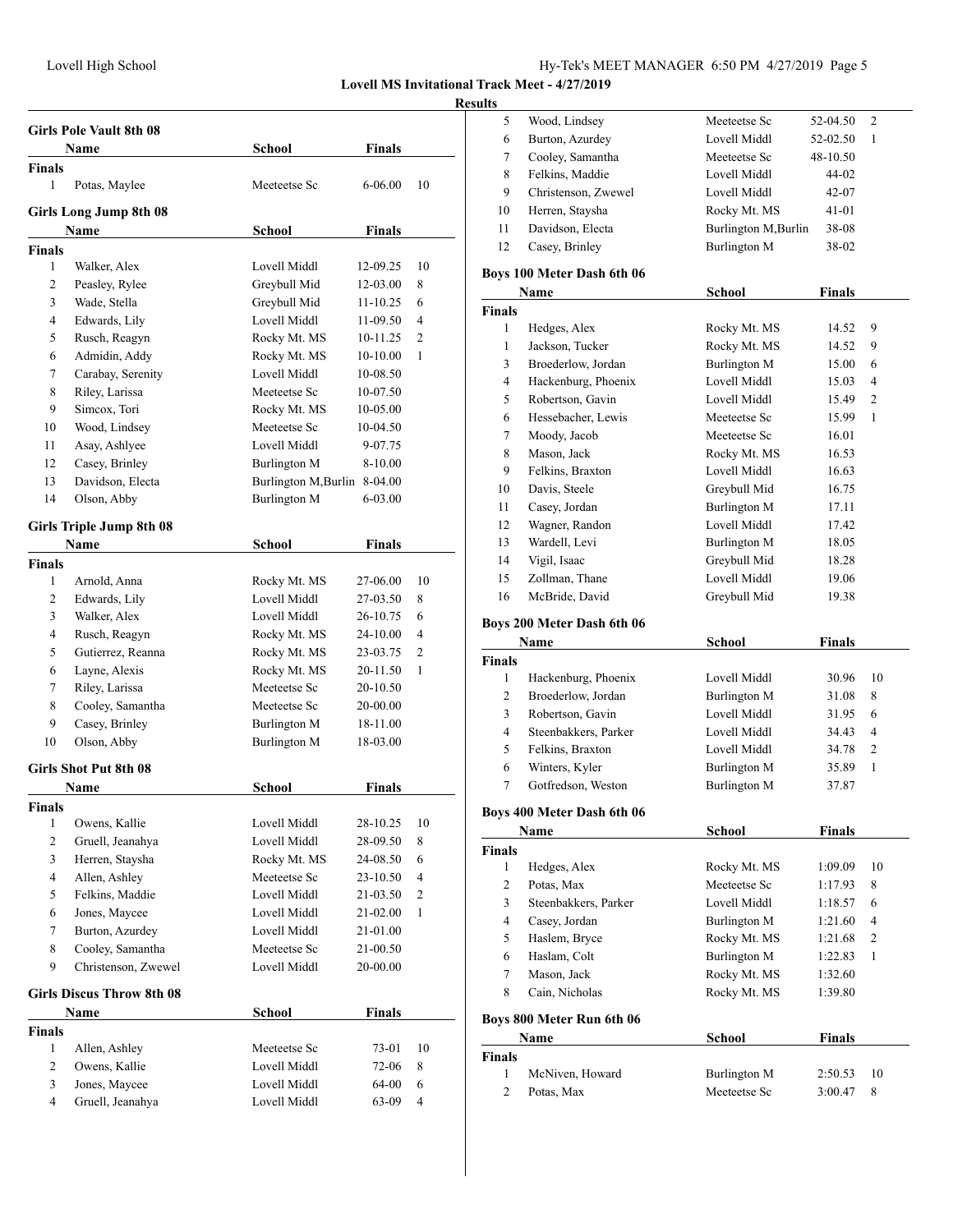|                | Finals  (Boys 800 Meter Run 6th 06)  |                        |               |                |
|----------------|--------------------------------------|------------------------|---------------|----------------|
|                | <b>Name</b>                          | School                 | <b>Finals</b> |                |
| 3              | Davis, Steele                        | Greybull Mid           | 3:06.15       | 6              |
| 4              | Haslem, Bryce                        | Rocky Mt. MS           | 3:13.28       | 4              |
| 5              | Aagard, William                      | Burlington M           | 3:21.71       | $\overline{c}$ |
| 6              | Wisehart, Cole                       | Greybull Mid           | 3:24.49       | 1              |
| 7              | Asay, Stetson                        | Lovell Middl           | 3:29.67       |                |
|                | Boys 1600 Meter Run 6th 06           |                        |               |                |
|                | Name                                 | School                 | <b>Finals</b> |                |
| <b>Finals</b>  |                                      |                        |               |                |
| 1              | May, Hudson                          | Rocky Mt. MS           | 5:38.43       | 10             |
| 2              | McNiven, Howard                      | Burlington M           | 6:07.77       | 8              |
| 3              | Haslem, Bryce                        | Rocky Mt. MS           | 6:35.76       | 6              |
| 4              | Shumway, Taggart                     | Lovell Middl           | 6:52.48       | 4              |
| 5              | Davis, Steele                        | Greybull Mid           | 6:56.90       | 2              |
| 6              | Zollman, Thane                       | Lovell Middl           | 7:04.56       | 1              |
| 7              | Asay, Stetson                        | Lovell Middl           | 7:14.83       |                |
| 8              | Aagard, William                      | Burlington M           | 7:15.50       |                |
| 9              | Wisehart, Cole                       | Greybull Mid           | 7:37.34       |                |
| 10             | Allen, Matthew                       | Lovell Middl           | 8:13.64       |                |
|                | Boys 100 Meter Hurdles 6th 06        |                        |               |                |
|                | Name                                 | School                 | <b>Finals</b> |                |
| <b>Finals</b>  |                                      |                        |               |                |
| 1              | Hessebacher, Lewis                   | Meeteetse Sc           | 20.00         | 10             |
| 2              | Jackson, Tucker                      | Rocky Mt. MS           | 20.38         | 8              |
| 3              | Wardell, Brikton                     | Burlington M           | 20.88         | 6              |
| $\overline{4}$ | Davis, Steele                        | Greybull Mid           | 22.92         | 4              |
| 5              | Vigil, Isaac                         | Greybull Mid           | 23.50         | 2              |
|                | <b>Boys 200 Meter Hurdles 6th 06</b> |                        |               |                |
|                | Name                                 | School                 | Finals        |                |
| <b>Finals</b>  |                                      |                        |               |                |
| 1              | May, Hudson                          | Rocky Mt. MS           | 32.95         | 10             |
| 2              | Hedges, Alex                         | Rocky Mt. MS           | 35.26         | 8              |
| 3              | Shumway, Taggart                     | Lovell Middl           | 38.02         | 6              |
| 4              | Wardell, Brikton                     | <b>Burlington M</b>    | 38.87         | 4              |
| 5              | Vigil, Isaac                         | Greybull Mid           | 46.70         | 2              |
|                | Boys 4x100 Meter Relay 6th 06        |                        |               |                |
|                | Team                                 | Relay                  | <b>Finals</b> |                |
| Finals         |                                      |                        |               |                |
| 1              | Lovell Middl                         | А                      | 1:03.47       | 10             |
|                | 1) Allen, Jarrett                    | 2) Robertson, Gavin    |               |                |
|                | 3) Steenbakkers, Parker              | 4) Hackenburg, Phoenix |               |                |
| 2              | Burlington M                         | А                      | 1:05.81       | 8              |
|                | 1) Winters, Kyler                    | 2) Wardell, Levi       |               |                |
|                | 3) Gotfredson, Weston                | 4) Broederlow, Jordan  |               |                |
|                | Boys 4x200 Meter Relay 6th 06        |                        |               |                |
|                | Team                                 | Relav                  | <b>Finals</b> |                |
| <b>Finals</b>  |                                      |                        |               |                |
| 1              | Rocky Mt. MS                         | А                      | 2:10.68       | 10             |
|                |                                      |                        |               |                |

|               | <b>Boys High Jump 6th 06</b>    |                     |               |                |
|---------------|---------------------------------|---------------------|---------------|----------------|
|               | Name                            | School              | Finals        |                |
| Finals        |                                 |                     |               |                |
| 1             | Steenbakkers, Parker            | Lovell Middl        | 4-02.00       | 10             |
| 2             | Jackson, Tucker                 | Rocky Mt. MS        | 4-00.00       | 8              |
| 3             | Wardell, Brikton                | <b>Burlington M</b> | $3-10.00$     | 4              |
| 3             | Casey, Jordan                   | Burlington M        | 3-10.00       | 4              |
| 3             | Shumway, Taggart                | Lovell Middl        | 3-10.00       | 4              |
| 6             | Wardell, Levi                   | Burlington M        | 3-08.00       | 1              |
|               | <b>Boys Pole Vault 6th 06</b>   |                     |               |                |
|               | Name                            | School              | Finals        |                |
| Finals        |                                 |                     |               |                |
| 1             | Shumway, Taggart                | Lovell Middl        | 6-00.00       | 8              |
| 1             | Wheeler, Tayson                 | Meeteetse Sc        | 6-00.00       | 8              |
| 1             | Burton, Talon                   | Lovell Middl        | 6-00.00       | 8              |
|               | <b>Boys Long Jump 6th 06</b>    |                     |               |                |
|               | Name                            | <b>School</b>       | <b>Finals</b> |                |
| <b>Finals</b> |                                 |                     |               |                |
| 1             | Hedges, Alex                    | Rocky Mt. MS        | 12-00.25      | 10             |
| 2             | May, Hudson                     | Rocky Mt. MS        | 11-07.50      | 8              |
| 3             | Casey, Jordan                   | Burlington M        | 11-03.00      | 6              |
| 4             | Mason, Jack                     | Rocky Mt. MS        | 11-01.00      | 4              |
| 5             | Potas, Max                      | Meeteetse Sc        | 10-01.75      | $\overline{c}$ |
| 6             | Burton, Talon                   | Lovell Middl        | 9-11.75       | 1              |
|               | Boys Triple Jump 6th 06         |                     |               |                |
| <b>Finals</b> | Name                            | School              | Finals        |                |
| 1             | Broederlow, Jordan              | Burlington M        | 24-09.50      | 10             |
| 2             | Mason, Jack                     | Rocky Mt. MS        | 23-00.00      | 8              |
| 3             | Wardell, Brikton                | <b>Burlington M</b> | 22-11.00      | 6              |
| 4             | Haslam, Colt                    | Burlington M        | 19-08.50      | 4              |
| 5             | Ogden, Johnathan                | Meeteetse Sc        | 18-04.50      | 2              |
|               |                                 |                     |               |                |
|               | <b>Boys Shot Put 6th 06</b>     |                     |               |                |
| <b>Finals</b> | Name                            | School              | Finals        |                |
| 1             | Winters, Kyler                  | Burlington M        | 22-05.00      | 10             |
| 2             | Gotfredson, Weston              | Burlington M        | 22-03.50      | 8              |
| 3             | Clendenen, Nathan               | Rocky Mt. MS        | 22-01.50      | 6              |
| 4             | Felkins, Braxton                | Lovell Middl        | 21-02.75      | 4              |
|               | Crosby, Matthew                 | Rocky Mt. MS        | 20-02.00      | 2              |
|               | Wardell, Levi                   |                     | 19-02.00      | 1              |
| 5             |                                 |                     |               |                |
| 6             |                                 | Burlington M        |               |                |
| 7             | Robertson, Gavin                | Lovell Middl        | 18-08.25      |                |
| 8             | Allen, Matthew                  | Lovell Middl        | 18-02.25      |                |
| 9             | Wambeke, Hayden                 | Rocky Mt. MS        | 17-09.50      |                |
| 10            | Wheeler, Tayson                 | Meeteetse Sc        | 17-04.00      |                |
| 11            | Aagard, William                 | <b>Burlington M</b> | 15-09.00      |                |
| 12            | Wagner, Randon                  | Lovell Middl        | 15-05.00      |                |
| 13            | Cain, Nicholas                  | Rocky Mt. MS        | 14-00.75      |                |
|               | <b>Boys Discus Throw 6th 06</b> |                     |               |                |
|               | Name                            | <b>School</b>       | <b>Finals</b> |                |
| Finals<br>1   | Clendenen, Nathan               | Rocky Mt. MS        | 65-09         | 10             |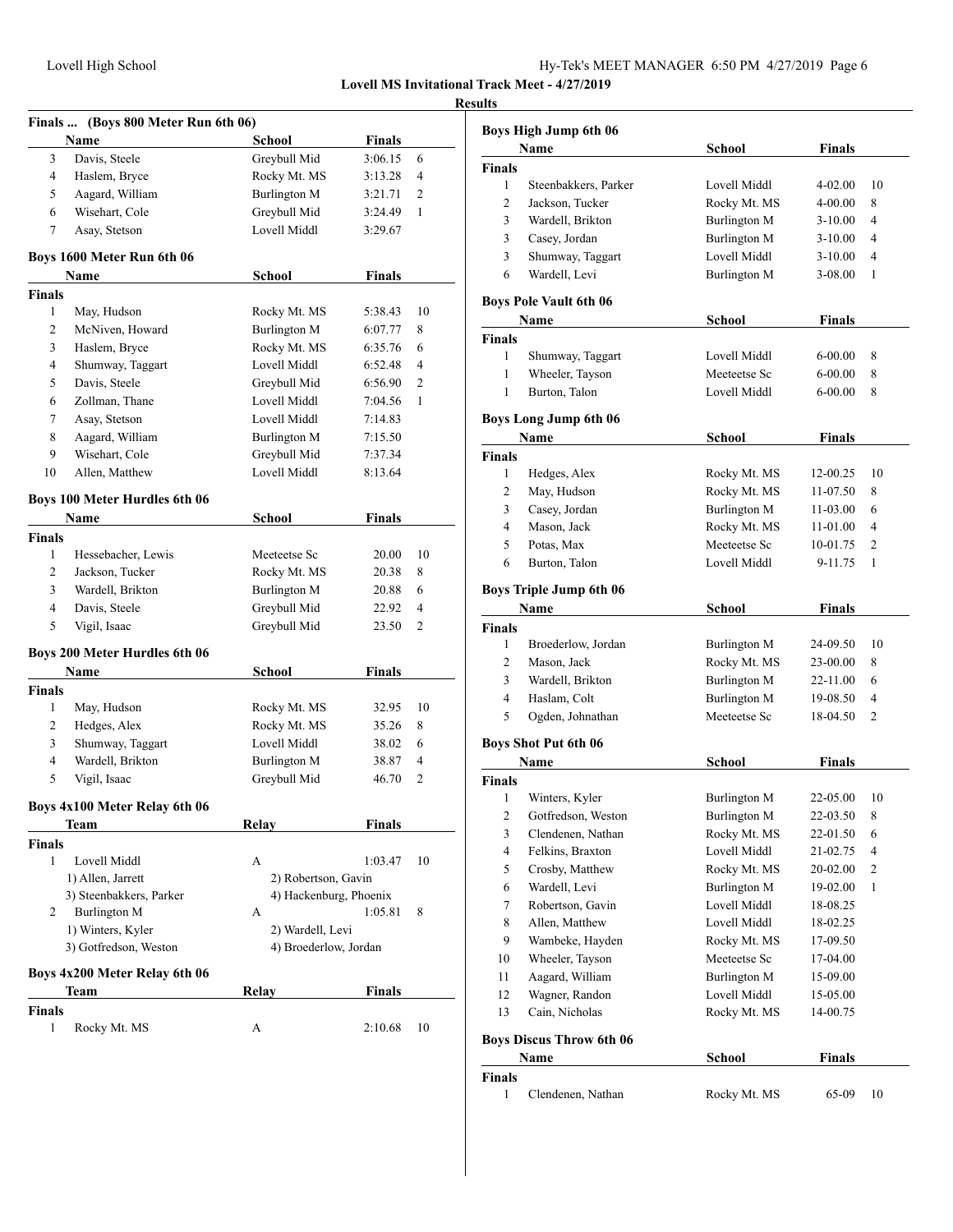| Hy-Tek's MEET MANAGER 6:50 PM 4/27/2019 Page 7 |  |  |  |
|------------------------------------------------|--|--|--|
|------------------------------------------------|--|--|--|

|               | Finals  (Boys Discus Throw 6th 06) |                     |               |                |
|---------------|------------------------------------|---------------------|---------------|----------------|
|               | Name                               | <b>School</b>       | Finals        |                |
| 2             | Crosby, Matthew                    | Rocky Mt. MS        | 58-09         | 8              |
| 3             | Allen, Matthew                     | Lovell Middl        | 52-08         | 6              |
| 4             | Winters, Kyler                     | Burlington M        | 50-09         | 4              |
| 5             | Wambeke, Hayden                    | Rocky Mt. MS        | 49-10         | $\overline{c}$ |
| 6             | Wheeler, Tayson                    | Meeteetse Sc        | 49-06         | 1              |
| 7             | Felkins, Braxton                   | Lovell Middl        | 46-11         |                |
| 8             | Allen, Jarrett                     | Lovell Middl        | $43 - 07$     |                |
| 9             | Gotfredson, Weston                 | <b>Burlington M</b> | 43-02         |                |
| 10            | Hackenburg, Phoenix                | Lovell Middl        | $40 - 06$     |                |
| 11            | Cain, Nicholas                     | Rocky Mt. MS        | 39-00         |                |
| 12            | Moody, Jacob                       | Meeteetse Sc        | 38-05         |                |
|               | Boys 100 Meter Dash 7th 07         |                     |               |                |
|               | Name                               | School              | Finals        |                |
| <b>Finals</b> |                                    |                     |               |                |
| 1             | Pina, Joseph                       | Meeteetse Sc        | 13.47         | 10             |
| 2             | Kahn, Adnan                        | Lovell Middl        | 13.58         | 8              |
| 3             | Wilson, Blake                      | Lovell Middl        | 13.79         | 6              |
| 4             | Lozoya, William                    | Greybull Mid        | 14.19         | 4              |
| 5             | Searfoss, Tyler                    | Greybull Mid        | 14.68         | 2              |
| 6             | Shaefer, Jacob                     | Meeteetse Sc        | 14.85         | 1              |
| 7             | Henderson, Coby                    | Greybull Mid        | 15.21         |                |
| 8             | Rodriguez, Jd                      | Lovell Middl        | 15.32         |                |
| 9             | Tew, Carter                        | Lovell Middl        | 15.33         |                |
| 10            | Johnson, Noah                      | Rocky Mt. MS        | 15.94         |                |
| 11            | Anderson, Parker                   | Lovell Middl        | 16.76         |                |
| 12            | Aagard, Hunter                     | Burlington M        | 16.97         |                |
| 13            | Bischoff, Jacob                    | Lovell Middl        | 17.88         |                |
| 14            | Brown, Daniel                      | Greybull Mid        | 18.49         |                |
|               | Boys 200 Meter Dash 7th 07         |                     |               |                |
|               | Name                               | School              | <b>Finals</b> |                |
| <b>Finals</b> |                                    |                     |               |                |
| 1             | Searfoss, Tyler                    | Greybull Mid        | 29.83         | 10             |
| 2             | Lozoya, William                    | Greybull Mid        | 30.36         | 8              |
| 3             | Loyning, Wil                       | Rocky Mt. MS        | 30.65         | 6              |
| 4             | Harris, Micheal                    | Lovell Middl        | 30.85         | 4              |
| 5             | Tew, Carter                        | Lovell Middl        | 31.24         | 2              |
| 6             | Cooley, Max                        | Rocky Mt. MS        | 32.70         | 1              |
| 7             | Miller, Joel                       | Greybull Mid        | 34.20         |                |
| 8             | Rodriguez, Jd                      | Lovell Middl        | 34.61         |                |
| 9             | Asay, Carson                       | Lovell Middl        | 36.79         |                |
|               | Boys 400 Meter Dash 7th 07         |                     |               |                |
|               | Name                               | School              | <b>Finals</b> |                |
| Finals        |                                    |                     |               |                |
| 1             | Wilson, Blake                      | Lovell Middl        | 1:03.21       | 10             |
| 2             | Kahn, Adnan                        | Lovell Middl        | 1:06.74       | 8              |
| 3             | Michaels, Jordan                   | Burlington M        | 1:07.90       | 6              |
| 4             | Loyning, Wil                       | Rocky Mt. MS        | 1:08.37       | 4              |
| 5             | Harris, Micheal                    | Lovell Middl        | 1:11.95       | 2              |
| 6             | Maroni, Mickey                     | <b>Burlington M</b> | 1:16.92       | 1              |
| 7             | Miller, Joel                       | Greybull Mid        | 1:19.32       |                |
| 8             | Anderson, Parker                   | Lovell Middl        | 1:31.29       |                |
| 9             | Erickson, Jayson                   | Meeteetse Sc        | 1:34.98       |                |
|               |                                    |                     |               |                |

|                | Boys 800 Meter Run 7th 07            |                     |               |    |
|----------------|--------------------------------------|---------------------|---------------|----|
|                | Name                                 | School              | <b>Finals</b> |    |
| <b>Finals</b>  |                                      |                     |               |    |
| 1              | Bischoff, Jacob                      | Lovell Middl        | 3:22.88       | 10 |
|                | Boys 1600 Meter Run 7th 07           |                     |               |    |
|                | Name                                 | School              | <b>Finals</b> |    |
| <b>Finals</b>  |                                      |                     |               |    |
| 1              | Harris, Micheal                      | Lovell Middl        | 5:41.50       | 10 |
| $\overline{2}$ | Michaels, Jordan                     | <b>Burlington M</b> | 5:51.58       | 8  |
| 3              | Moody, Jason                         | Meeteetse Sc        | 7:08.80       | 6  |
|                | <b>Boys 100 Meter Hurdles 7th 07</b> |                     |               |    |
|                | Name                                 | School              | <b>Finals</b> |    |
| <b>Finals</b>  |                                      |                     |               |    |
| 1              | Pina, Joseph                         | Meeteetse Sc        | 18.57         | 10 |
| $\overline{c}$ | Kahn, Adnan                          | Lovell Middl        | 19.95         | 8  |
| 3              | Shaefer, Jacob                       | Meeteetse Sc        | 20.51         | 6  |
| 4              | Searfoss, Tyler                      | Greybull Mid        | 20.93         | 4  |
| 5              | Salzman, Ethan                       | Meeteetse Sc        | 22.09         | 2  |
| 6              | Stoner, James                        | Lovell Middl        | 22.41         | 1  |
| 7              | Gormley, James                       | <b>Burlington M</b> | 22.92         |    |
|                | Boys 200 Meter Hurdles 7th 07        |                     |               |    |
|                | Name                                 | School              | <b>Finals</b> |    |
| <b>Finals</b>  |                                      |                     |               |    |
| 1              | Searfoss, Tyler                      | Greybull Mid        | 33.83         | 10 |
|                |                                      |                     |               |    |
|                | Boys 4x100 Meter Relay 7th 07        |                     |               |    |
|                | Team                                 | Relay               | <b>Finals</b> |    |
|                |                                      |                     |               |    |
| <b>Finals</b>  |                                      |                     |               |    |
| 1              | Rocky Mt. MS                         | А                   | 55.37         | 10 |
| 2              | Meeteetse School                     | A                   | 55.93         | 8  |
|                | 1) Shaefer, Jacob                    | 2) Salzman, Ethan   |               |    |
|                | 3) Moody, Jason                      | 4) Pina, Joseph     |               |    |
| 3              | Lovell Middl                         | A                   | 1:01.28       | 6  |
|                | 1) May, Manning                      | 2) Bischoff, Jacob  |               |    |
|                | 3) Crumrine, Weston                  | 4) Rodriguez, Jd    |               |    |
|                | Boys 4x200 Meter Relay 7th 07        |                     |               |    |
|                | Team                                 | Relav               | Finals        |    |
| <b>Finals</b>  |                                      |                     |               |    |
| 1              | Lovell Middl                         | А                   | 2:22.67       | 10 |
|                | 1) Asay, Carson                      | 2) Anderson, Parker |               |    |
|                | 3) Rodriguez, Jd                     | 4) Tew, Carter      |               |    |
| 2              | <b>Burlington M</b>                  | А                   | 2:26.01       | 8  |
|                | 1) Aagard, Hunter                    | 2) Gormley, James   |               |    |
|                | 3) Maroni, Mickey                    | 4) Haslam, Colt     |               |    |
|                | <b>Boys High Jump 7th 07</b>         |                     |               |    |
|                | Name                                 | <b>School</b>       | <b>Finals</b> |    |
| <b>Finals</b>  |                                      |                     |               |    |
| $\mathbf{1}$   | Henderson, Coby                      | Greybull Mid        | $4 - 10.00$   | 10 |
| $\overline{c}$ | Bischoff, Jacob                      | Lovell Middl        | 4-00.00       | 8  |
| 3              | Gormley, James                       | <b>Burlington M</b> | 3-08.00       | 6  |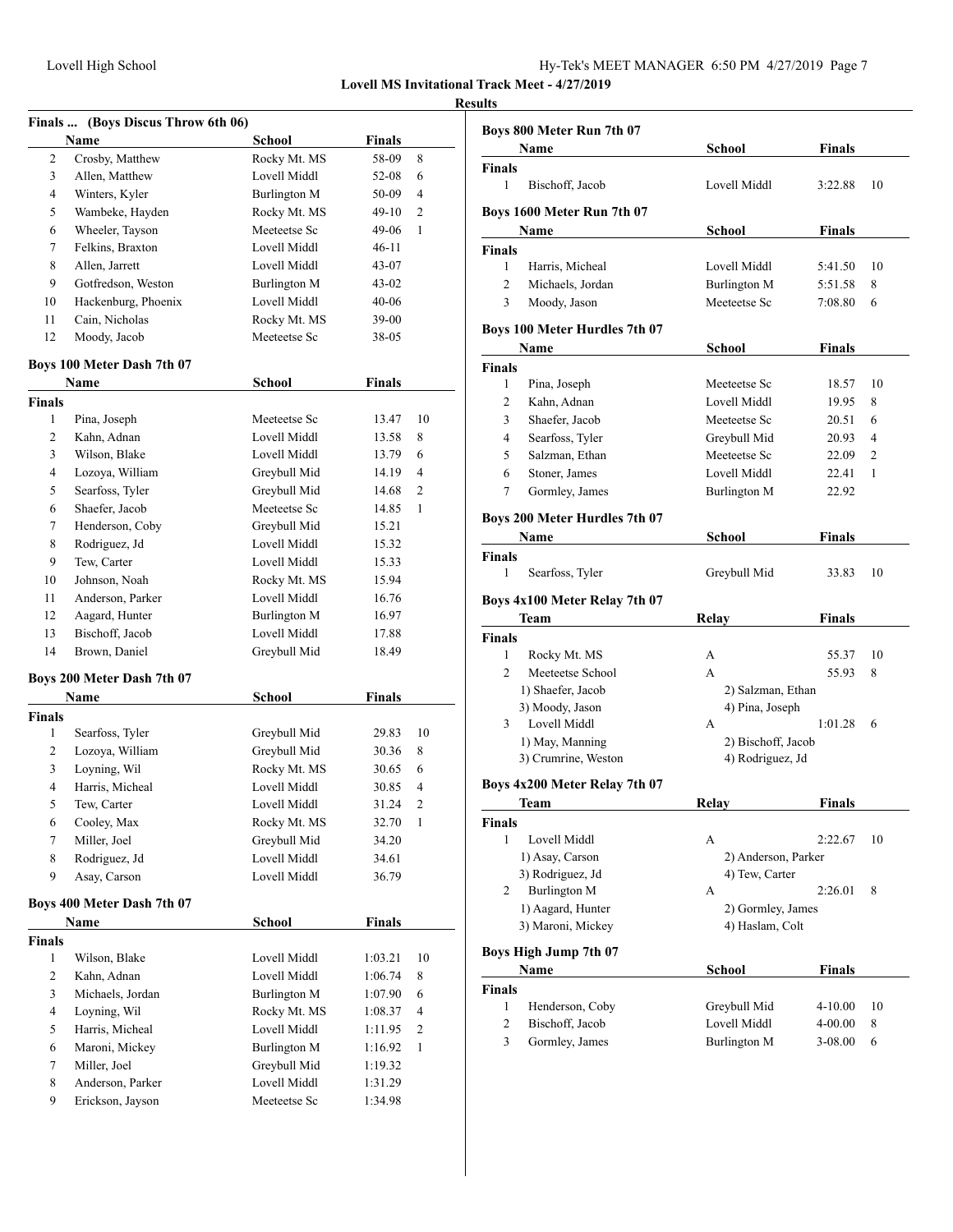# Lovell High School Hy-Tek's MEET MANAGER 6:50 PM 4/27/2019 Page 8

## **Lovell MS Invitational Track Meet - 4/27/2019**

|                    | <b>Boys Pole Vault 7th 07</b><br>Name      | School                              | <b>Finals</b>        |        |
|--------------------|--------------------------------------------|-------------------------------------|----------------------|--------|
| <b>Finals</b>      |                                            |                                     |                      |        |
| 1                  | Erickson, Jayson                           | Meeteetse Sc                        | 6-06.00              | 10     |
|                    | <b>Boys Long Jump 7th 07</b>               |                                     |                      |        |
|                    | Name                                       | School                              | Finals               |        |
| <b>Finals</b>      |                                            |                                     |                      |        |
| 1                  | Pina, Joseph                               | Meeteetse Sc                        | 13-02.50             | 10     |
| 2                  | Cooley, Max                                | Rocky Mt. MS                        | 12-06.75             | 8      |
| 3                  | Loyning, Wil                               | Rocky Mt. MS                        | 11-07.50             | 6      |
| 4                  | Crumrine, Weston                           | Lovell Middl                        | 11-06.50             | 4      |
| 5                  | May, Manning                               | Lovell Middl                        | 11-06.25             | 2      |
| 6                  | Johnson, Noah                              | Rocky Mt. MS                        | 11-05.00             | 1      |
| 7                  | Tew, Carter                                | Lovell Middl                        | J11-05.00            |        |
| 8                  | Anderson, Parker                           | Lovell Middl                        | 11-04.00             |        |
| 9                  | Salzman, Ethan                             | Meeteetse Sc                        | 11-01.75             |        |
| 10                 | Miller, Joel                               | Greybull Mid                        | 10-03.00             |        |
| 11                 | Gormley, James                             | <b>Burlington M</b>                 | 10-01.50             |        |
| 12                 | May, Alec                                  | Rocky Mt. MS                        | $9-10.00$            |        |
| 13                 | Erickson, Jayson                           | Meeteetse Sc                        | 8-10.50              |        |
| 14                 | Brown, Daniel                              | Greybull Mid                        | 5-08.25              |        |
|                    | <b>Boys Triple Jump 7th 07</b>             |                                     |                      |        |
|                    | <b>Name</b>                                | School                              | <b>Finals</b>        |        |
| <b>Finals</b><br>1 |                                            | Lovell Middl                        | 29-07.75             | 10     |
| 2                  | Wilson, Blake<br>Kahn, Adnan               | Lovell Middl                        |                      | 8      |
|                    |                                            |                                     | 29-06.00             | 6      |
| 3                  | Cooley, Max                                | Rocky Mt. MS                        | 29-04.75             | 4      |
| 4                  | Shaefer, Jacob                             | Meeteetse Sc                        | 28-04.75             |        |
| 5<br>6             | Michaels, Jordan                           | Burlington M                        | 28-03.75<br>24-06.50 | 2<br>1 |
|                    | Johnson, Noah                              | Rocky Mt. MS                        |                      |        |
|                    | <b>Boys Shot Put 7th 07</b><br><b>Name</b> | School                              | <b>Finals</b>        |        |
| <b>Finals</b>      |                                            |                                     |                      |        |
| 1                  | Laffin, Riley                              | Lovell Middl                        | 28-09.75             | 10     |
| 2                  | May, Manning                               | Lovell Middl                        | 24-11.25             | 8      |
| 3                  | May, Alec                                  | Rocky Mt. MS                        | 22-08.75             | 5      |
| 3                  | Maroni, Mickey                             | Burlington M                        | J22-06.00            | 5      |
| 4                  | Crumrine, Weston                           | Lovell Middl                        | 22-06.00             | 1.5    |
| 4                  | Stebner, Boston                            | Rocky Mt. MS                        | J19-05.00            | 1.5    |
| 5                  | Stoner, James                              | Lovell Middl                        | J18-11.75            |        |
| 6                  | Aagard, Hunter                             | Burlington M                        | 21-00.50             |        |
| 6                  | Abraham, Brandon                           | Rocky Mt. MS                        | J18-10.75            |        |
| 10                 | Moody, Jason                               | Meeteetse Sc                        | 17-04.00             |        |
| 11                 | Asay, Carson                               | Lovell Middl                        | 14-09.50             |        |
|                    |                                            |                                     |                      |        |
|                    | <b>Boys Discus Throw 7th 07</b><br>Name    | <b>School</b>                       | <b>Finals</b>        |        |
|                    |                                            |                                     |                      |        |
|                    |                                            |                                     |                      | 10     |
| $\mathbf{1}$       | Maroni, Mickey                             | Burlington M                        | 78-04                |        |
| $\overline{c}$     | Aagard, Hunter                             | Burlington M                        | 70-00                | 8      |
| 3                  | Rosales, Erik                              | Greybull Mid                        | 69-03                | 6      |
| 4                  | Michaels, Jordan                           |                                     | 66-10                | 4      |
| <b>Finals</b><br>5 | Harris, Micheal                            | <b>Burlington M</b><br>Lovell Middl | 64-04                | 2      |

| 7              | May, Alec                  | Rocky Mt. MS        | 56-03   |    |
|----------------|----------------------------|---------------------|---------|----|
| 8              | Crumrine, Weston           | Lovell Middl        | 55-02   |    |
| 9              | Laffin, Riley              | Lovell Middl        | 55-00   |    |
| 10             | Stebner, Boston            | Rocky Mt. MS        | 52-00   |    |
| 11             | Moody, Jason               | Meeteetse Sc        | 41-01   |    |
| 12             | Stoner, James              | Lovell Middl        | 41-00   |    |
| 13             | Asay, Carson               | Lovell Middl        | 40-01   |    |
| 14             | Abraham, Brandon           | Rocky Mt. MS        | 38-02   |    |
| 15             | Brown, Daniel              | Greybull Mid        | 13-03   |    |
|                |                            |                     |         |    |
|                | Boys 100 Meter Dash 8th 08 |                     |         |    |
|                | Name                       | School              | Finals  |    |
| <b>Finals</b>  |                            |                     |         |    |
| 1              | Nichols, Ben               | Lovell Middl        | 12.74   | 10 |
| $\overline{c}$ | Weber, Carsyn              | Rocky Mt. MS        | 12.78   | 8  |
| 3              | Edwards, Clayton           | Meeteetse Sc        | 12.80   | 6  |
| 4              | McNiven, Brian             | Burlington M        | 13.34   | 4  |
| 5              | Galvez, Bryan              | Greybull Mid        | 13.36   | 2  |
| 6              | Cearlock, Ethan            | Rocky Mt. MS        | 13.69   | 1  |
| 7              | Lopez, Josh                | Greybull Mid        | 13.91   |    |
| 8              | Mason, Clark               | Rocky Mt. MS        | 14.00   |    |
| 9              | Perez, Alex                | <b>Burlington M</b> | 14.13   |    |
| 10             | Frost, Cale                | Rocky Mt. MS        | 14.59   |    |
| 11             | Moore, Robert              | Greybull Mid        | 14.81   |    |
| 12             | Wilson, Zak                | Lovell Middl        | 15.01   |    |
| 13             | Lillard, Garrett           | Lovell Middl        | 15.34   |    |
|                | Boys 200 Meter Dash 8th 08 |                     |         |    |
|                | Name                       |                     |         |    |
|                |                            |                     |         |    |
|                |                            | School              | Finals  |    |
| <b>Finals</b>  |                            |                     |         |    |
| 1              | Nichols, Ben               | Lovell Middl        | 25.88   | 10 |
| 2              | Scheeler, Tj               | Lovell Middl        | 26.60   | 8  |
| 3              | Galvez, Bryan              | Greybull Mid        | 26.82   | 6  |
| 4              | Cearlock, Ethan            | Rocky Mt. MS        | 28.27   | 4  |
| 5              | Frost, Cale                | Rocky Mt. MS        | 29.49   | 2  |
| 6              | Fossen, Brady              | Rocky Mt. MS        | 30.02   | 1  |
| 7              | Beckman, Trevin            | Rocky Mt. MS        | 32.03   |    |
|                | Boys 400 Meter Dash 8th 08 |                     |         |    |
|                | Name                       | School              | Finals  |    |
| <b>Finals</b>  |                            |                     |         |    |
| 1              | Nichols, Ben               | Lovell Middl        | 56.67   | 10 |
| $\mathbf{2}$   | Edwards, Clayton           | Meeteetse Sc        | 57.62   | 8  |
| 3              | Haslem, Collin             | Rocky Mt. MS        | 59.66   | 6  |
| $\overline{4}$ | Reece, Aiden               | Greybull Mid        | 1:00.68 | 4  |
| 5              | Parker, Rui                | Rocky Mt. MS        | 1:01.98 | 2  |
| 6              | Carpenter, Cameron         | Lovell Middl        | 1:04.66 | 1  |
| 7              | Carpenter, Quin            | Lovell Middl        | 1:05.82 |    |
| 8              | McArthur, Ozz              | Lovell Middl        | 1:09.60 |    |
| 9              | Frost, Cale                | Rocky Mt. MS        | 1:10.62 |    |
| 10             | Fossen, Brady              | Rocky Mt. MS        | 1:10.97 |    |
| 11             | Perez, Alex                | Burlington M        | 1:15.85 |    |
| 12             | Moore, Robert              | Greybull Mid        | 1:17.27 |    |
| 13             | Danner, Seth               | Lovell Middl        | 1:17.50 |    |
| 14             | Wilson, Zak                | Lovell Middl        | 1:22.51 |    |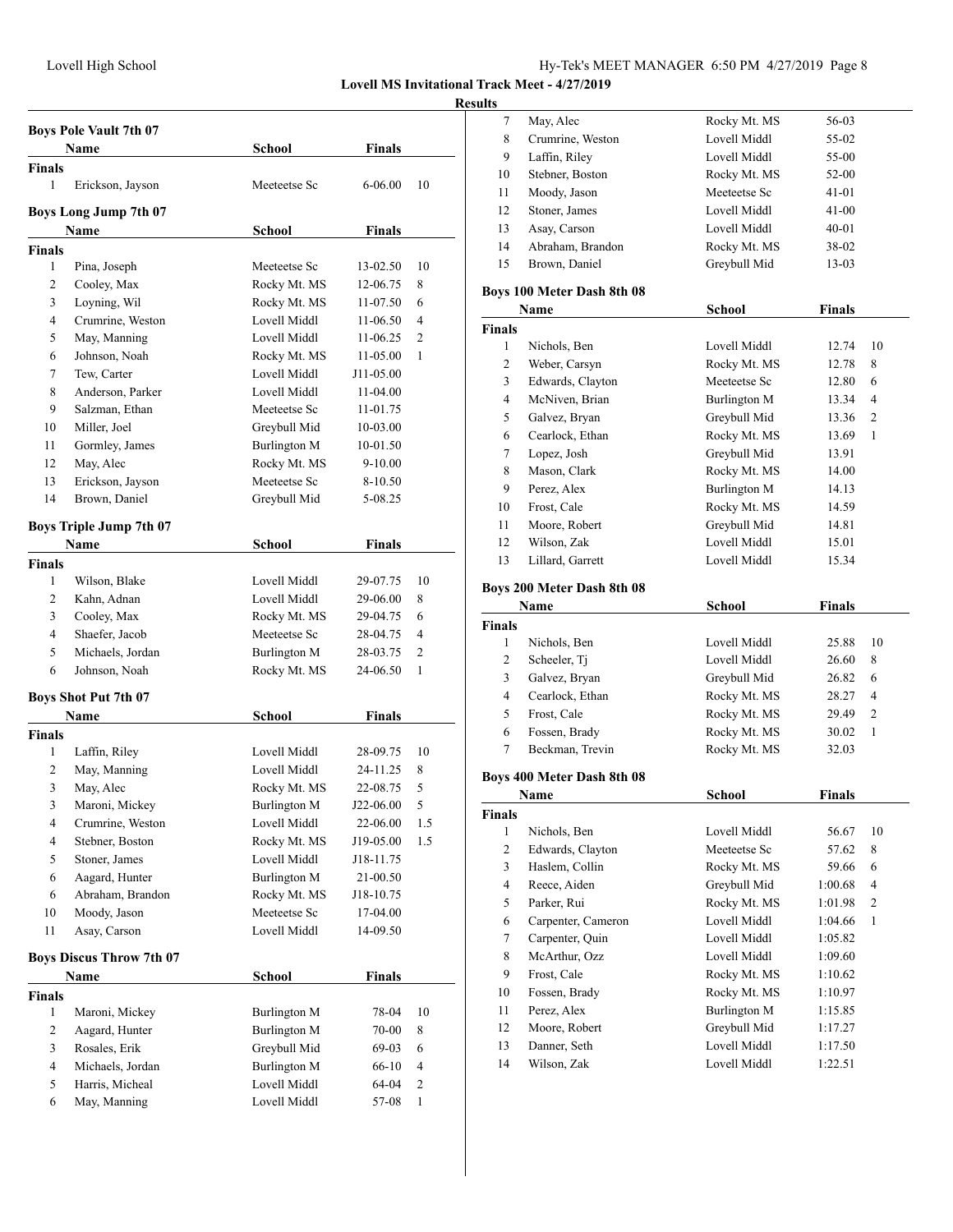## **Resul**

| Boys 800 Meter Run 8th 08 |                                      |                     |               |    |
|---------------------------|--------------------------------------|---------------------|---------------|----|
|                           | Name                                 | School              | <b>Finals</b> |    |
| <b>Finals</b>             |                                      |                     |               |    |
| 1                         | Nichols, Preston                     | Lovell Middl        | 2:15.87       | 10 |
| $\overline{c}$            | Schlenker, Cohen                     | Burlington M        | 2:40.02       | 8  |
| 3                         | Carpenter, Cameron                   | Lovell Middl        | 2:43.25       | 6  |
| 4                         | Parker, Rui                          | Rocky Mt. MS        | 2:43.34       | 4  |
| 5                         | Mendez, Pablo                        | <b>Burlington M</b> | 2:56.52       | 2  |
| 6                         | Estes, Eli                           | Rocky Mt. MS        | 2:58.04       | 1  |
| 7                         | Danner, Seth                         | Lovell Middl        | 3:09.25       |    |
| 8                         | Wilson, Zak                          | Lovell Middl        | 3:29.42       |    |
|                           | Boys 1600 Meter Run 8th 08           |                     |               |    |
|                           | Name                                 | School              | <b>Finals</b> |    |
| <b>Finals</b>             |                                      |                     |               |    |
| 1                         | Nichols, Preston                     | Lovell Middl        | 5:01.95       | 10 |
| 2                         | Haslem, Collin                       | Rocky Mt. MS        | 5:38.71       | 8  |
| 3                         | Schlenker, Cohen                     | Burlington M        | 5:39.50       | 6  |
| 4                         | Parker, Rui                          | Rocky Mt. MS        | 5:49.92       | 4  |
| 5                         | Wright, Cale                         | Greybull Mid        | 6:02.07       | 2  |
| 6                         | Mendez, Pablo                        | <b>Burlington M</b> | 6:17.21       | 1  |
| 7                         | Blair, Ethan                         | Greybull Mid        | 6:20.28       |    |
| 8                         | Allen, Jordan                        | Lovell Middl        | 6:43.49       |    |
|                           | <b>Boys 100 Meter Hurdles 8th 08</b> |                     |               |    |
|                           | Name                                 | School              | <b>Finals</b> |    |
| <b>Finals</b>             |                                      |                     |               |    |
| 1                         | Clendenen, Dylen                     | Rocky Mt. MS        | 17.22         | 10 |
| 2                         | Scheeler, Tj                         | Lovell Middl        | 18.13         | 8  |
| 3                         | Crosby, Russell                      | Rocky Mt. MS        | 18.80         | 6  |
| 4                         | Wardell, Seth                        | <b>Burlington M</b> | 20.38         | 4  |
| 5                         | Estes, Eli                           | Rocky Mt. MS        | 20.81         | 2  |
| 6                         | Lillard, Garrett                     | Lovell Middl        | 21.08         | 1  |
|                           | Boys 200 Meter Hurdles 8th 08        |                     |               |    |
|                           | Name                                 | <b>School</b>       | <b>Finals</b> |    |
| <b>Finals</b>             |                                      |                     |               |    |
| 1                         | Crosby, Russell                      | Rocky Mt. MS        | 30.51         | 10 |
| 2                         | Clendenen, Dylen                     | Rocky Mt. MS        | 31.39         | 8  |
| 3                         | Simmons, Ben                         | Rocky Mt. MS        | 32.01         | 6  |
| 4                         | Scheeler, Tj                         | Lovell Middl        | 32.31         | 4  |
| 5                         | Allen, Jordan                        | Lovell Middl        | 38.85         | 2  |
|                           | Boys 4x100 Meter Relay 8th 08        |                     |               |    |
|                           | Team                                 | Relay               | <b>Finals</b> |    |
| <b>Finals</b>             |                                      |                     |               |    |
| 1                         | Lovell Middl                         | А                   | 55.37         | 10 |
|                           | 1) Lillard, Garrett                  | 2) Lundberg, Carter |               |    |
|                           | 3) Hitz, Colter                      | 4) McArthur, Ozz    |               |    |
| 2                         | Rocky Mt. MS                         | А                   | 55.92         | 8  |
|                           | Boys 4x200 Meter Relay 8th 08        |                     |               |    |
|                           | Team                                 | Relay               | Finals        |    |
| Finals                    |                                      |                     |               |    |
| 1                         | Rocky Mt. MS                         | А                   | 1:48.63       | 10 |
|                           |                                      |                     |               |    |

| sults          |                                      |                              |                      |        |
|----------------|--------------------------------------|------------------------------|----------------------|--------|
| 2              | <b>Burlington M</b>                  | A                            | 1:58.27              | 8      |
|                | 1) Perez, Alex                       | 2) Wardell, Seth             |                      |        |
|                | 3) Schlenker, Cohen                  | 4) McNiven, Brian            |                      |        |
| 3              | Lovell Middl                         | А                            | 2:00.08              | 6      |
|                | Boys 4x400 Meter Relay 8th 08        |                              |                      |        |
|                | Team                                 | <b>Relay</b>                 | <b>Finals</b>        |        |
| <b>Finals</b>  |                                      |                              |                      |        |
| 1              | Lovell Middl                         | A                            | 4:43.56              | 10     |
|                | 1) Nichols, Preston                  | 2) Carpenter, Quin           |                      |        |
|                | 3) Carpenter, Cameron                | 4) Nichols, Ben              |                      |        |
| 2              | Rocky Mt. MS                         | A                            | 5:01.95              | 8      |
|                | <b>Boys High Jump 8th 08</b>         |                              |                      |        |
|                | Name                                 | School                       | <b>Finals</b>        |        |
| <b>Finals</b>  |                                      |                              |                      |        |
| 1              | Weber, Carsyn                        | Rocky Mt. MS                 | 5-09.00              | 9      |
| $\mathbf{1}$   | Edwards, Clayton                     | Meeteetse Sc                 | 5-09.00              | 9      |
| 3              | Reece, Aiden                         | Greybull Mid                 | 5-00.00              | 6      |
| 4              | Wardell, Seth                        | <b>Burlington M</b>          | 4-10.00              | 4      |
| 5              | Hitz, Colter                         | Lovell Middl                 | 4-08.00              | 2      |
| 6              | McArthur, Ozz                        | Lovell Middl                 | J4-08.00             | 1      |
| 7              | Simmons, Ben                         | Rocky Mt. MS                 | 4-06.00              |        |
|                | <b>Boys Pole Vault 8th 08</b>        |                              |                      |        |
|                | Name                                 | School                       | <b>Finals</b>        |        |
| <b>Finals</b>  |                                      |                              |                      |        |
| 1              | Edwards, Clayton                     | Meeteetse Sc                 | 9-00.00              | 10     |
| 2              | Boettcher, Kelden                    | Rocky Mt. MS                 | 8-00.00              | 8      |
| 3              | Carpenter, Quin                      | Lovell Middl                 | 7-00.00              | 6      |
| $\overline{4}$ | Carpenter, Cameron                   | Lovell Middl                 | 6-00.00              | 4      |
|                |                                      |                              |                      |        |
|                | <b>Boys Long Jump 8th 08</b><br>Name | School                       | <b>Finals</b>        |        |
| <b>Finals</b>  |                                      |                              |                      |        |
| 1              | Hitz, Colter                         | Lovell Middl                 | 16-04.75             | 10     |
| 2              | Scheeler, Tj                         | Lovell Middl                 | 15-04.00             | 8      |
|                |                                      |                              | 14-09.00             | 6      |
|                |                                      |                              |                      |        |
| 3              | Lundberg, Carter                     | Lovell Middl                 |                      |        |
| 4              | Mason, Clark                         | Rocky Mt. MS                 | 14-05.00             | 4      |
| 5              | McArthur, Ozz                        | Lovell Middl                 | 14-04.00             | 2      |
| 6              | Blair, Ethan                         | Greybull Mid                 | 13-09.50             | 1      |
| 7              | Carpenter, Quin                      | Lovell Middl                 | 13-05.25             |        |
| 8              | Wright, Cale                         | Greybull Mid                 | 13-04.75             |        |
| 9              | Storeim, Jacob                       | Greybull Mid                 | 13-01.00             |        |
| 9              | Schlenker, Cohen                     | <b>Burlington M</b>          | 13-01.00             |        |
| 11             | Estes, Eli                           | Rocky Mt. MS                 | 12-11.25             |        |
| 12             | Lillard, Garrett                     | Lovell Middl                 | 12-10.75             |        |
| 13             | Cearlock, Ethan                      | Rocky Mt. MS                 | 12-05.25             |        |
| 14             | Beckman, Trevin                      | Rocky Mt. MS                 | 12-00.50             |        |
| 15             | Allen, Jordan                        | Lovell Middl                 | 11-04.50             |        |
| 16             | Mendez, Pablo                        | <b>Burlington M</b>          | 11-03.75             |        |
|                | <b>Boys Triple Jump 8th 08</b>       |                              |                      |        |
|                | Name                                 | School                       | <b>Finals</b>        |        |
|                |                                      |                              |                      |        |
| Finals<br>1    | Weber, Carsyn                        | Rocky Mt. MS                 | 36-08.00             | 10     |
| 2<br>3         | Simmons, Ben<br>Hitz, Colter         | Rocky Mt. MS<br>Lovell Middl | 33-10.00<br>32-04.00 | 8<br>6 |